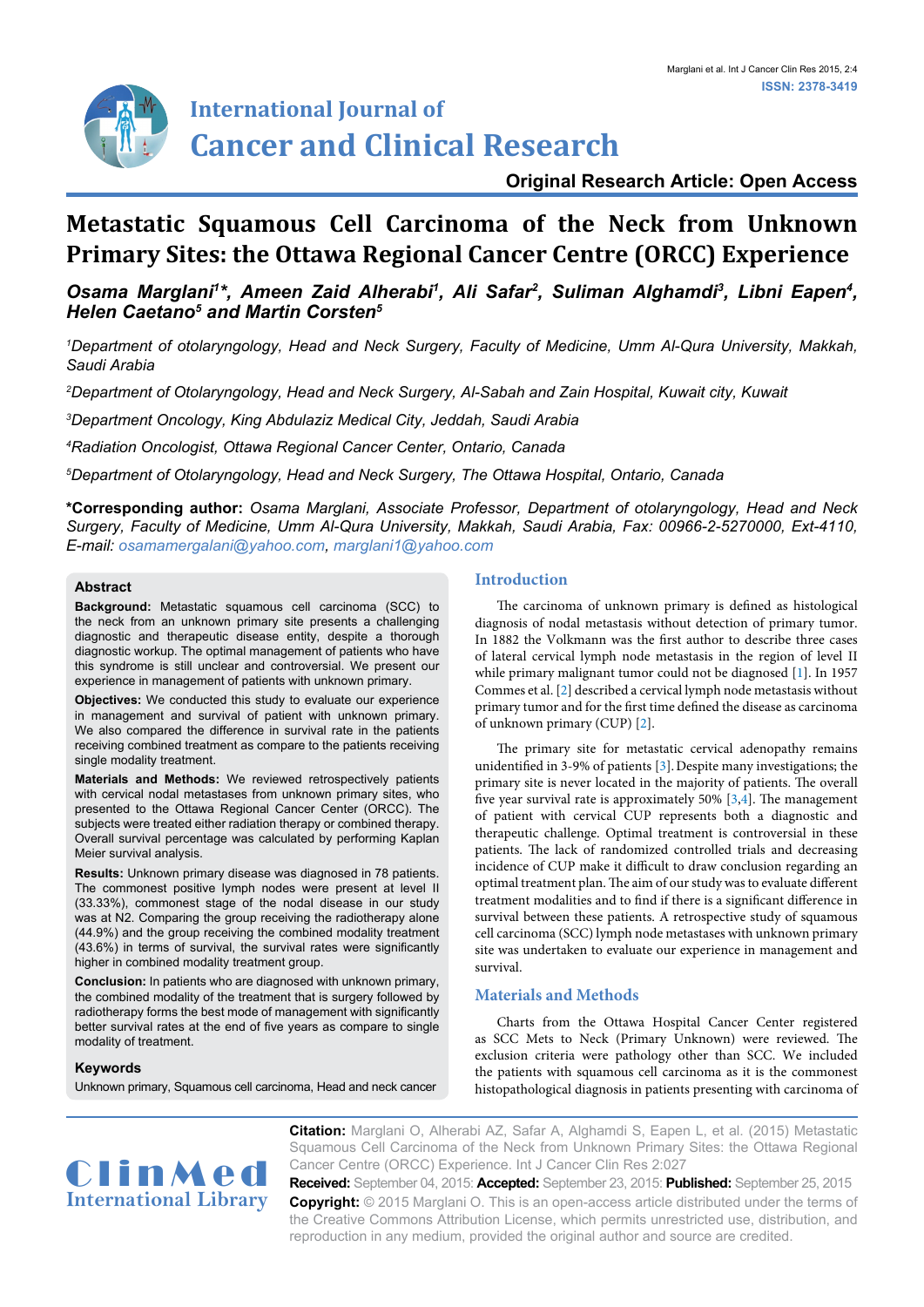<span id="page-1-3"></span>**Table 1:** Disease extent with treatment modalities (N = 78).

| N Stage distribution            |                  | n  | $\%$ |
|---------------------------------|------------------|----|------|
|                                 | N <sub>1</sub>   | 20 | 26   |
|                                 | N2               | 36 | 46   |
|                                 | N <sub>3</sub>   | 22 | 28   |
| Level of lymph node involvement |                  | n  | %    |
|                                 | ı                | 13 | 16.7 |
|                                 | Ш                | 20 | 25.6 |
|                                 | Ш                | 26 | 33.3 |
|                                 | IV               | 4  | 5.1  |
|                                 | V                | 7  | 9.0  |
|                                 | Multiple         | 8  | 10.3 |
| <b>Treatment Modalities</b>     |                  | n  | ℅    |
|                                 | <b>XRT Alone</b> | 35 | 44.9 |
|                                 | Neck dissection  | 9  | 11.5 |
|                                 | Combined         | 34 | 43.6 |

<span id="page-1-4"></span>**Table 2:** Discovery of primary site and survival.

| <b>Primary site</b>   | Duration (Tumor Diagnosis to Survival from primary<br>primary site discovery) | site discovery (months) |
|-----------------------|-------------------------------------------------------------------------------|-------------------------|
| Nasopharyngeal        | 4                                                                             | 2                       |
| Nasopharyngeal        | 5                                                                             | 4                       |
| Hypopharyngeal        | 7                                                                             | 1                       |
| Hypopharyngeal        | 48                                                                            | 5                       |
| Base of tonque        | 59                                                                            | 1                       |
| Tonsils               | 106                                                                           | 8                       |
| <b>Pyriform Sinus</b> | 65                                                                            | 6                       |

Data has been expressed in months

unknown primary in our institute. A total of 154 charts were retrieved and 78 charts met the study criteria ( $n = 78$ ). A detailed review of demographics, investigations, staging (TNM 2002), treatment and survival was performed on these charts. The demographics studied were gender, age, histology and nodal levels. Investigations recorded were chest x-ray, panendoscopy, and CT scan of neck. The treatment groups were radiation therapy, combined therapy (radiation and surgery). The external beam radiotherapy (XBRT) total dose was recorded in Gray. Radiotherapy treatment either preoperative and/or postoperative was noted. Types of surgical neck dissections performed were modified radical neck dissection, radical neck dissection or selective neck dissection. Combined treatment was defined as surgery and radiation treatment within 3 months of each other.

Data were analyzed using SPSS version 16 (SPSS Inc., Chicago, IL, USA). Overall survival percentage was calculated by performing Kaplan Meier survival analysis.

#### **Results**

Seventy-eight patients had histology of SCC with 63 (77.7%) of them were males. The average age of the patient was 66.5 years. Investigations included chest x-rays, panendoscopy and CT scan of the neck, none of our patients had a PET scan. The N2 was the commonest stage of the disease at presentation (46%). 35 (44.9%) patients received only radiotherapy treatment. [\(Table 1](#page-1-3)). XBRT was given postoperatively in 20 and preoperatively in 14 patients. XBRT was delivered to a volume encompassing the naso-oro-hypopharynx, larynx, and bilateral neck (24-60 Grey with mean 48.1 Grey); and a small field boost of (4-28 Grey with mean 17.4 Grey). Neck dissections were performed in a total of 43 patients, 15 (34.9%) had radical neck dissection, 20 (46.5%) modified radical neck dissection, 3 (7%) functional neck dissection and 5 (11.6%) patients limited neck dissection.

Primary site was discovered following treatment in 7 (8.9%) of patients. Two nasopharyngeal tumors were discovered at four and five months respectively, and two hypopharyngeal tumors were discovered at seven months and four years respectively [\(Table 2](#page-1-4)). There was high mortality rate in the patients where primary tumors progresses even after the treatment.

With a minimum follow up of five years overall patient survival

<span id="page-1-0"></span>

<span id="page-1-1"></span>

<span id="page-1-2"></span>

was 50% (Kaplan Meier). Eleven (14.1%) of our patients had distant metastasis: lung, bone, brain, and liver. Overall survival by stage showed a survival rate of 80% in N-1, 45% in stage N-2 and 25% in stage N-3.

Survival curves comparing treatment groups XRT alone and combined treatment demonstrated a trend to improvement with combined treatment. [\(Figure 1,](#page-1-0) [Figure 2,](#page-1-1) [Figure 3](#page-1-2) and [Figure 4\)](#page-2-4). The overall survival was 75.71% in combined group with standard deviation of 13.97%. The survival in single modality group was 58.57% with standard deviation of 21.93. Mean period of follow up for both the groups was 5 years. Comparing the survival percentage between